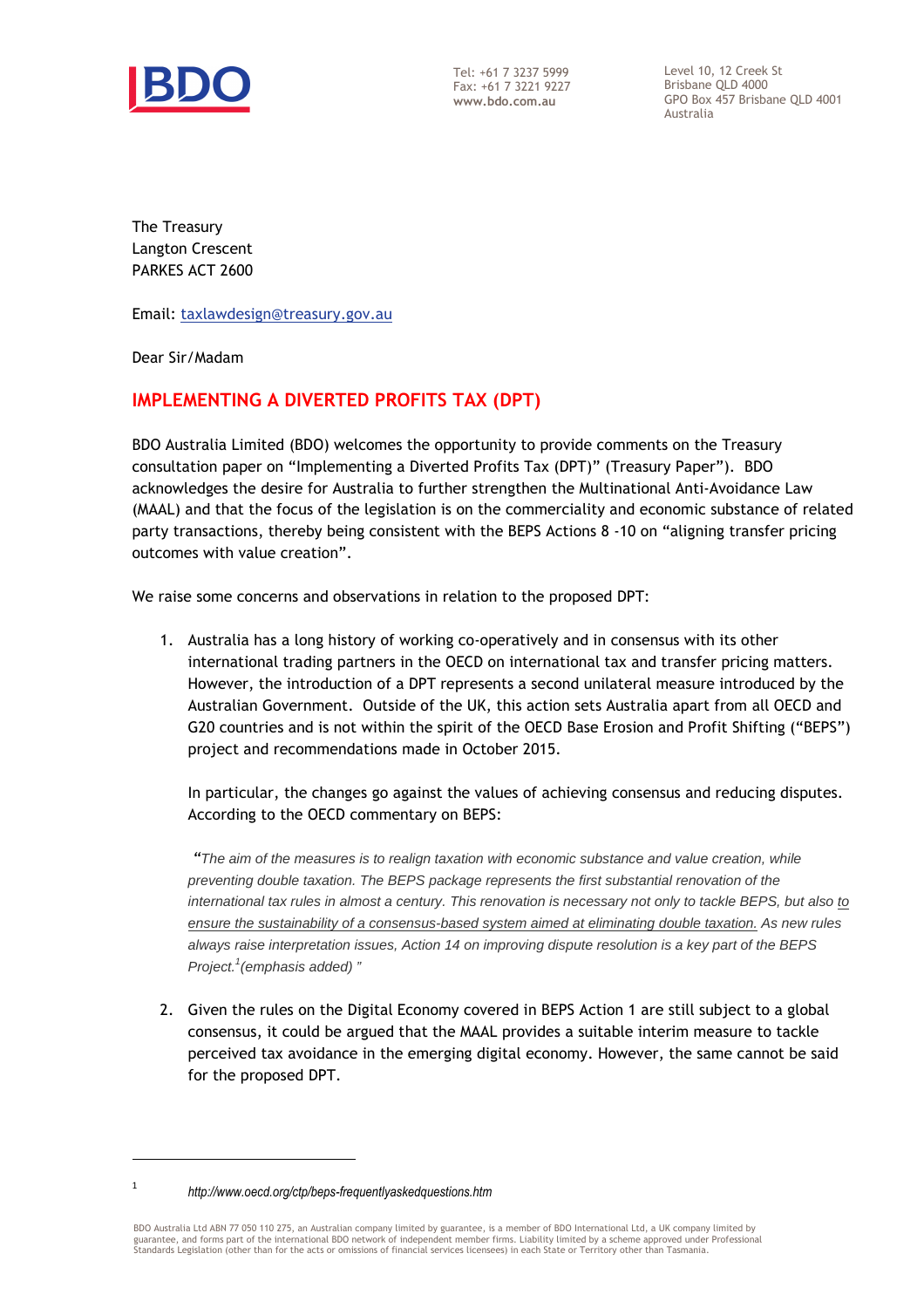

3. Australia's transfer pricing legislation is being updated to specifically incorporate the latest OECD recommendations from Actions 8-10 of BEPS from 1 July 2016. BEPS Actions 8 – 10 on "aligning transfer pricing outcomes with value creation" addresses concerns where the transfer pricing outcomes are not supported by the economic substance of an arrangement. It is unclear what further benefit a new DPT would provide over and above the revised guidelines and may question the confidence the legislator may have in the application of the guidelines under Australia's law.

Additionally, introducing additional and separate legislation creates further complexities for taxpayers and the Australian Taxation Office ("ATO") to administer.

- 4. The proposal to introduce an upfront payment on a diverted profits assessment at a penalty tax rate is an inequitable approach to imposing and collecting Australian taxation. Indeed this requirement for the DPT to be paid upfront could be used by the ATO during an audit to exert undue pressure on a taxpayer to capitulate their position. This could be seen as punitive where a taxpayer asserts they have sufficient economic evidence to support their transfer pricing position.
- 5. It is unclear whether the DPT is to be a separate tax or part of the existing Income Tax legislation [i.e. Income Tax Assessment Act 1997 (ITAA 1997) and/or Income Tax Assessment Act 1936 (ITAA 1936)].

If the DPT is to be included in the existing Income Tax legislation, will it be incorporated within Part IVA of the ITAA 1936? If so, adjustments under Part IVA are not normally relievable under our Double Tax Treaties (DTAs).

If the DPT is a separate tax, would it be considered to be "substantially like" the Income Tax so as to include the DPT within the ambit of Australia's DTAs"

Resolution of these questions is important for taxpayers to know the interaction between the DPT, Income Tax and the DTAs.

- 6. By way of contrast, transfer pricing adjustments made under the core Australian transfer pricing provisions contained within Subdivision 815-B of ITAA 1997 could be subject to relief under Australia's DATs through the Mutual Agreement Procedure between Competent Authorities. This makes the existing transfer pricing regime more consistent with the objectives of a consensus-based approach to BEPS than the proposed DPT.
- 7. Existing Australian transfer pricing provisions in section 815-130 of the ITAA 1997 allow the ATO to reconstruct a taxpayer's transfer pricing arrangements and could be applied to reconstruct the three examples of perceived tax avoidance outlined in the Treasury Paper. On this basis, it is difficult to understand why additional DPT measures would be required.
- 8. By way of comparison, the UK diverted profits regime includes one limited example relating to intellectual property. The Treasury Paper includes examples covering management charges,